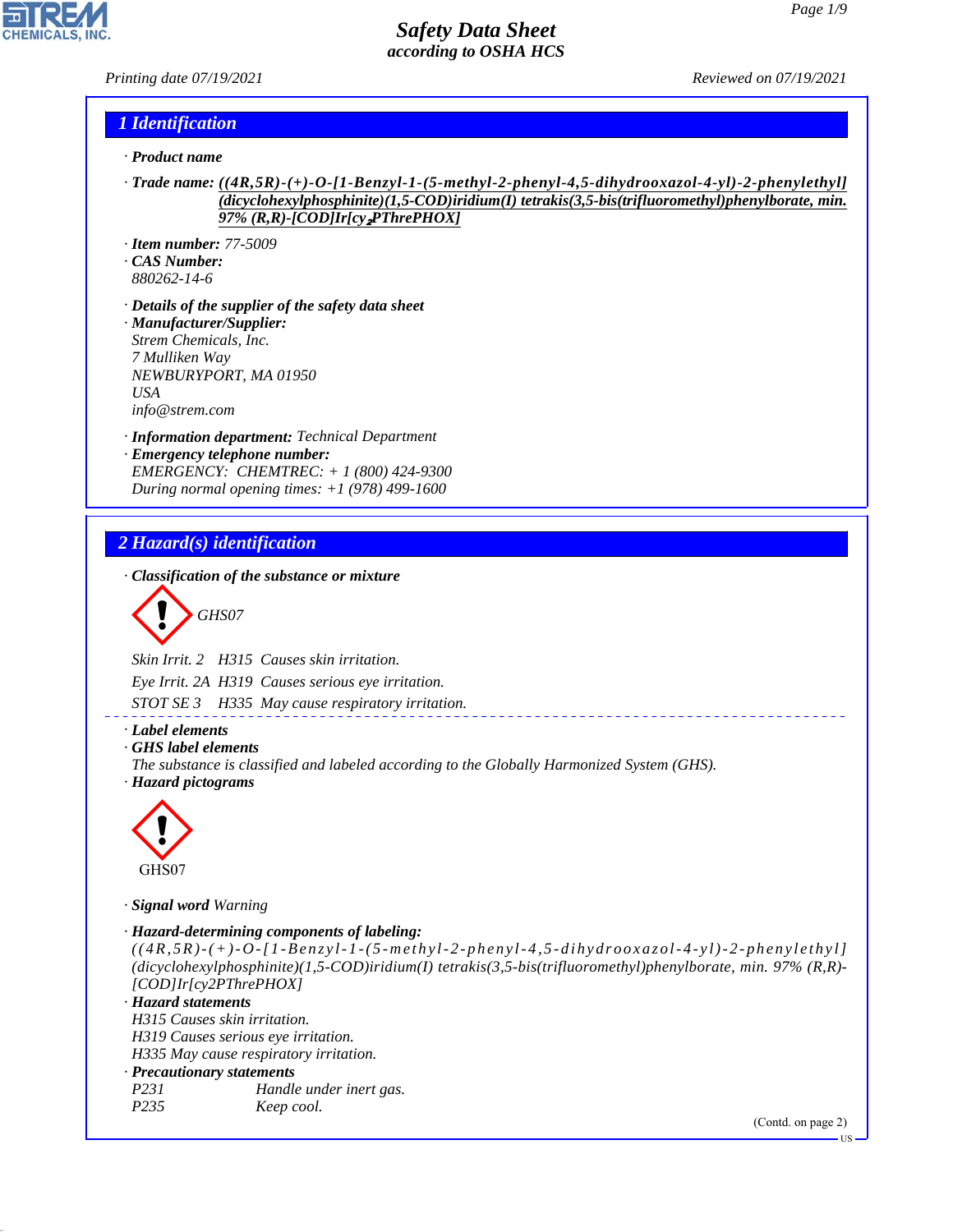*Printing date 07/19/2021 Reviewed on 07/19/2021*



# *· Chemical characterization: Substances*

*· CAS No. Description 880262-14-6 ((4R,5R)-(+)-O-[1-Benzyl-1-(5-methyl-2-phenyl-4,5 dihydrooxazol-4-yl)-2-phenylethyl] (dicyclohexylphosphinite)(1,5-COD)iridium(I) tetrakis(3,5 bis(trifluoromethyl)phenylborate, min. 97% (R,R)- [COD]Ir[cy2PThrePHOX]*

## *4 First-aid measures*

- *· Description of first aid measures*
- *· After inhalation: In case of unconsciousness place patient stably in side position for transportation.*
- *· After skin contact: Immediately wash with water and soap and rinse thoroughly.*
- *· After eye contact:*

44.1.1

- *Rinse opened eye for several minutes under running water. If symptoms persist, consult a doctor.*
- *· After swallowing: If symptoms persist consult doctor.*
- *· Information for doctor:*
- *· Most important symptoms and effects, both acute and delayed No further relevant information available.*
- *· Indication of any immediate medical attention and special treatment needed*
- *No further relevant information available.*

(Contd. on page 3)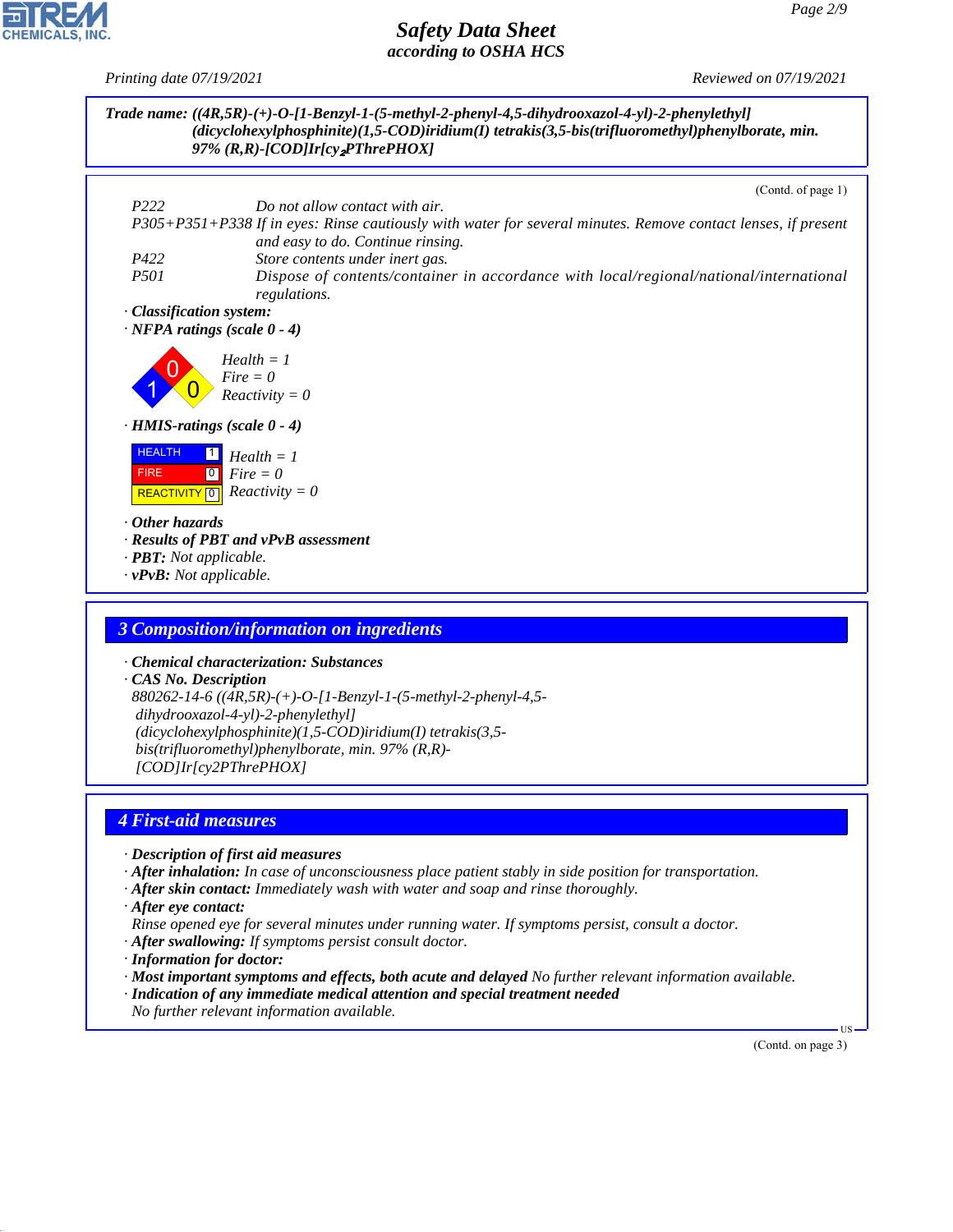*Printing date 07/19/2021 Reviewed on 07/19/2021*

#### *Trade name: ((4R,5R)-(+)-O-[1-Benzyl-1-(5-methyl-2-phenyl-4,5-dihydrooxazol-4-yl)-2-phenylethyl] (dicyclohexylphosphinite)(1,5-COD)iridium(I) tetrakis(3,5-bis(trifluoromethyl)phenylborate, min. 97% (R,R)-[COD]Ir[cy*₂*PThrePHOX]*

(Contd. of page 2)

#### *5 Fire-fighting measures*

- *· Extinguishing media*
- *· Suitable extinguishing agents: Use fire fighting measures that suit the environment.*
- *· Special hazards arising from the substance or mixture No further relevant information available.*
- *· Advice for firefighters*
- *· Protective equipment: No special measures required.*

#### *6 Accidental release measures*

*· Personal precautions, protective equipment and emergency procedures Not required.*

*· Environmental precautions: No special measures required.*

*· Methods and material for containment and cleaning up: Dispose contaminated material as waste according to item 13.*

*Ensure adequate ventilation.*

- *· Reference to other sections*
- *See Section 7 for information on safe handling.*
- *See Section 8 for information on personal protection equipment.*
- *See Section 13 for disposal information.*
- *· Protective Action Criteria for Chemicals*

#### *· PAC-1:*

*Substance is not listed.*

*· PAC-2:*

*Substance is not listed.*

*· PAC-3:*

*Substance is not listed.*

#### *7 Handling and storage*

- *· Handling: Handle under inert gas.*
- *· Precautions for safe handling Open and handle receptacle with care.*
- *· Information about protection against explosions and fires: No special measures required.*
- *· Conditions for safe storage, including any incompatibilities*
- *· Storage:*

44.1.1

- *Keep cool.*
- *Store contents under inert gas.*
- *· Requirements to be met by storerooms and receptacles: No special requirements.*
- *· Information about storage in one common storage facility: Not required.*
- *· Further information about storage conditions:*
- *Keep receptacle tightly sealed.*
- *Store in cool, dry conditions in well sealed receptacles.*
- *· Recommended storage temperature: Store at temperatures not exceeding 4 °C. Keep cool.*
- *· Specific end use(s) No further relevant information available.*

(Contd. on page 4)

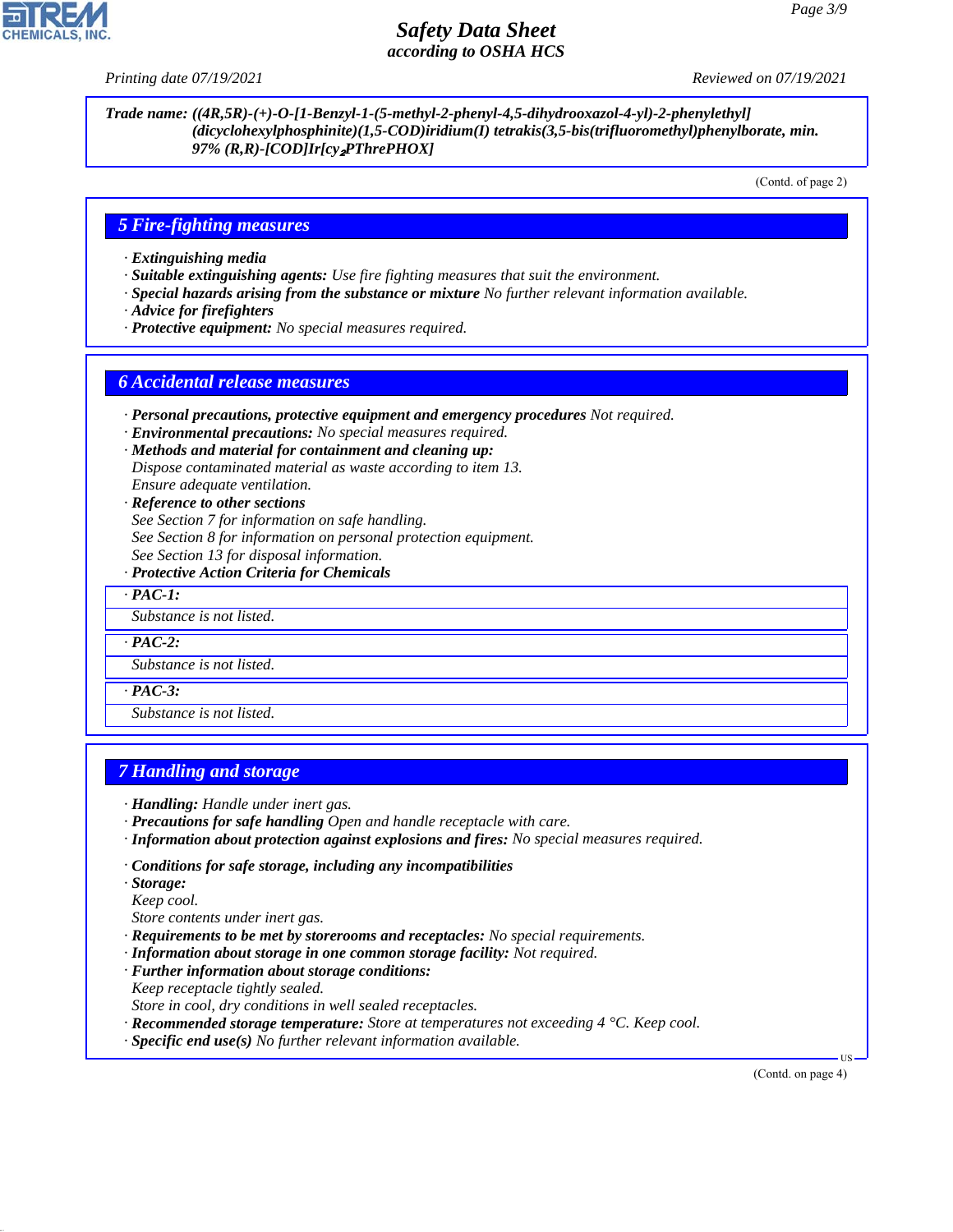

*Selection of the glove material on consideration of the penetration times, rates of diffusion and the degradation · Material of gloves*

*The selection of the suitable gloves does not only depend on the material, but also on further marks of quality and varies from manufacturer to manufacturer.*

#### *· Penetration time of glove material*

*The exact break through time has to be found out by the manufacturer of the protective gloves and has to be observed.*

*· Eye protection:*



44.1.1

\_R*Tightly sealed goggles*

## *9 Physical and chemical properties*

| · Information on basic physical and chemical properties<br><b>General Information</b><br>$\cdot$ Appearance:<br>Form:<br>Color:<br>$\cdot$ Odor:<br>Odor threshold: | Powder<br>Orange<br>undistinguishable<br>Not determined. |                    |
|---------------------------------------------------------------------------------------------------------------------------------------------------------------------|----------------------------------------------------------|--------------------|
| $\cdot$ pH-value:                                                                                                                                                   | Not applicable.                                          |                    |
| $\cdot$ Change in condition<br><b>Melting point/Melting range:</b>                                                                                                  | Undetermined.                                            |                    |
|                                                                                                                                                                     |                                                          | (Contd. on page 5) |



*Printing date 07/19/2021 Reviewed on 07/19/2021*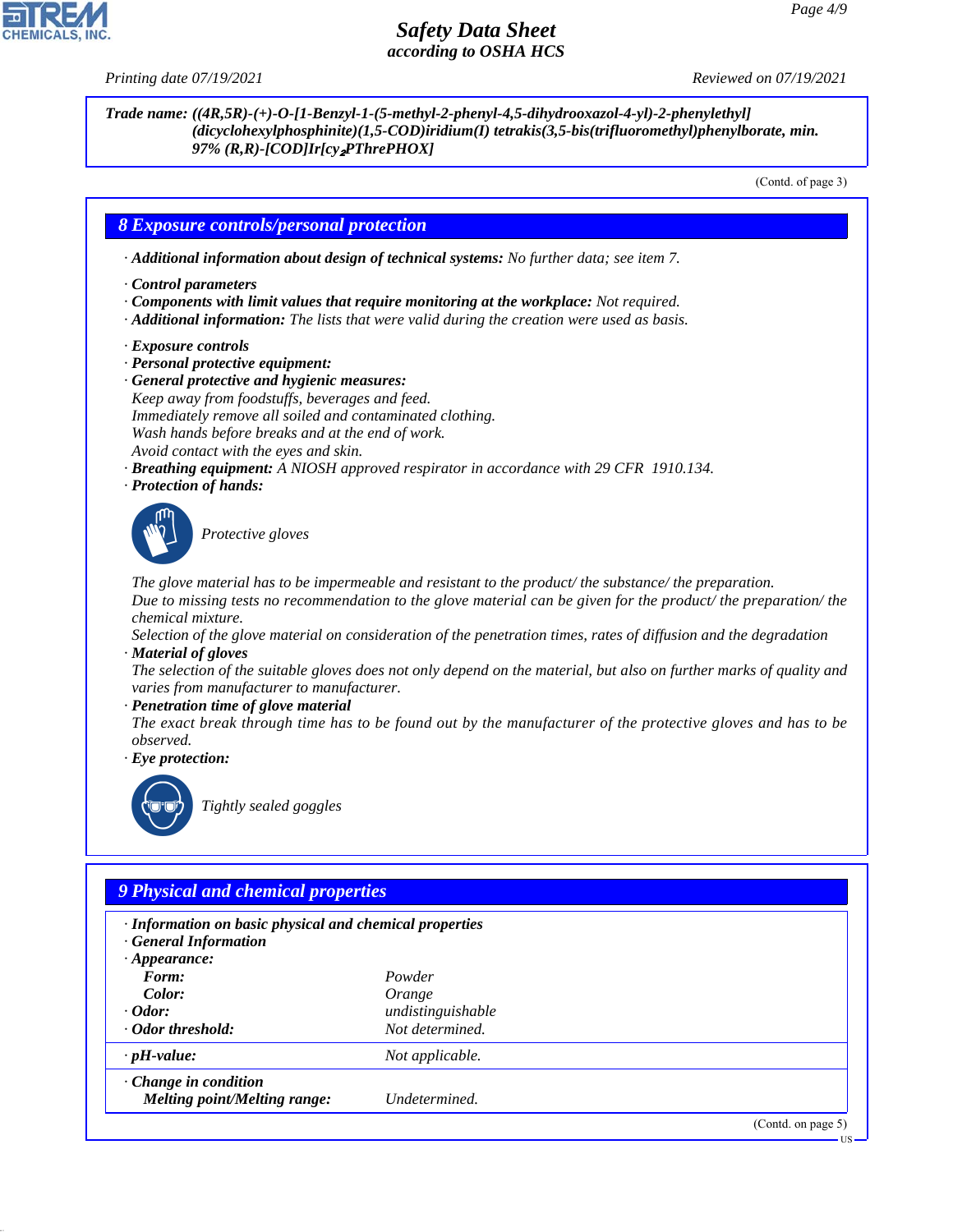*Printing date 07/19/2021 Reviewed on 07/19/2021*

*Trade name: ((4R,5R)-(+)-O-[1-Benzyl-1-(5-methyl-2-phenyl-4,5-dihydrooxazol-4-yl)-2-phenylethyl] (dicyclohexylphosphinite)(1,5-COD)iridium(I) tetrakis(3,5-bis(trifluoromethyl)phenylborate, min. 97% (R,R)-[COD]Ir[cy*₂*PThrePHOX]*

|                                                            | (Contd. of page 4)                            |  |
|------------------------------------------------------------|-----------------------------------------------|--|
| <b>Boiling point/Boiling range:</b>                        | Undetermined.                                 |  |
| · Flash point:                                             | Not applicable.                               |  |
| · Flammability (solid, gaseous):                           | Not determined.                               |  |
| · Ignition temperature:                                    |                                               |  |
| Decomposition temperature:                                 | Not determined.                               |  |
| · Auto igniting:                                           | Not determined.                               |  |
| · Danger of explosion:                                     | Product does not present an explosion hazard. |  |
| · Explosion limits:                                        |                                               |  |
| Lower:                                                     | Not determined.                               |  |
| <b>Upper:</b>                                              | Not determined.                               |  |
| · Vapor pressure:                                          | Not applicable.                               |  |
| · Density:                                                 | Not determined.                               |  |
| $\cdot$ Relative density                                   | Not determined.                               |  |
| · Vapor density                                            | Not applicable.                               |  |
| $\cdot$ Evaporation rate                                   | Not applicable.                               |  |
| · Solubility in / Miscibility with                         |                                               |  |
| Water:                                                     | Insoluble.                                    |  |
| · Partition coefficient (n-octanol/water): Not determined. |                                               |  |
| · Viscosity:                                               |                                               |  |
| Dynamic:                                                   | Not applicable.                               |  |
| Kinematic:                                                 | Not applicable.                               |  |
| · Solvent content:                                         |                                               |  |
| Organic solvents:                                          | $0.0\%$                                       |  |
| <b>VOC</b> content:                                        | 0.0 g/l / 0.00 lb/gl                          |  |
| Solids content:                                            | 100.0%                                        |  |
| $·$ Other information                                      | No further relevant information available.    |  |

## *10 Stability and reactivity*

*· Reactivity No further relevant information available.*

*· Chemical stability*

44.1.1

- *· Thermal decomposition / conditions to be avoided: No decomposition if used according to specifications.*
- *· Possibility of hazardous reactions No dangerous reactions known.*
- *· Conditions to avoid No further relevant information available.*
- *· Incompatible materials: No further relevant information available.*
- *· Hazardous decomposition products: No dangerous decomposition products known.*

(Contd. on page 6)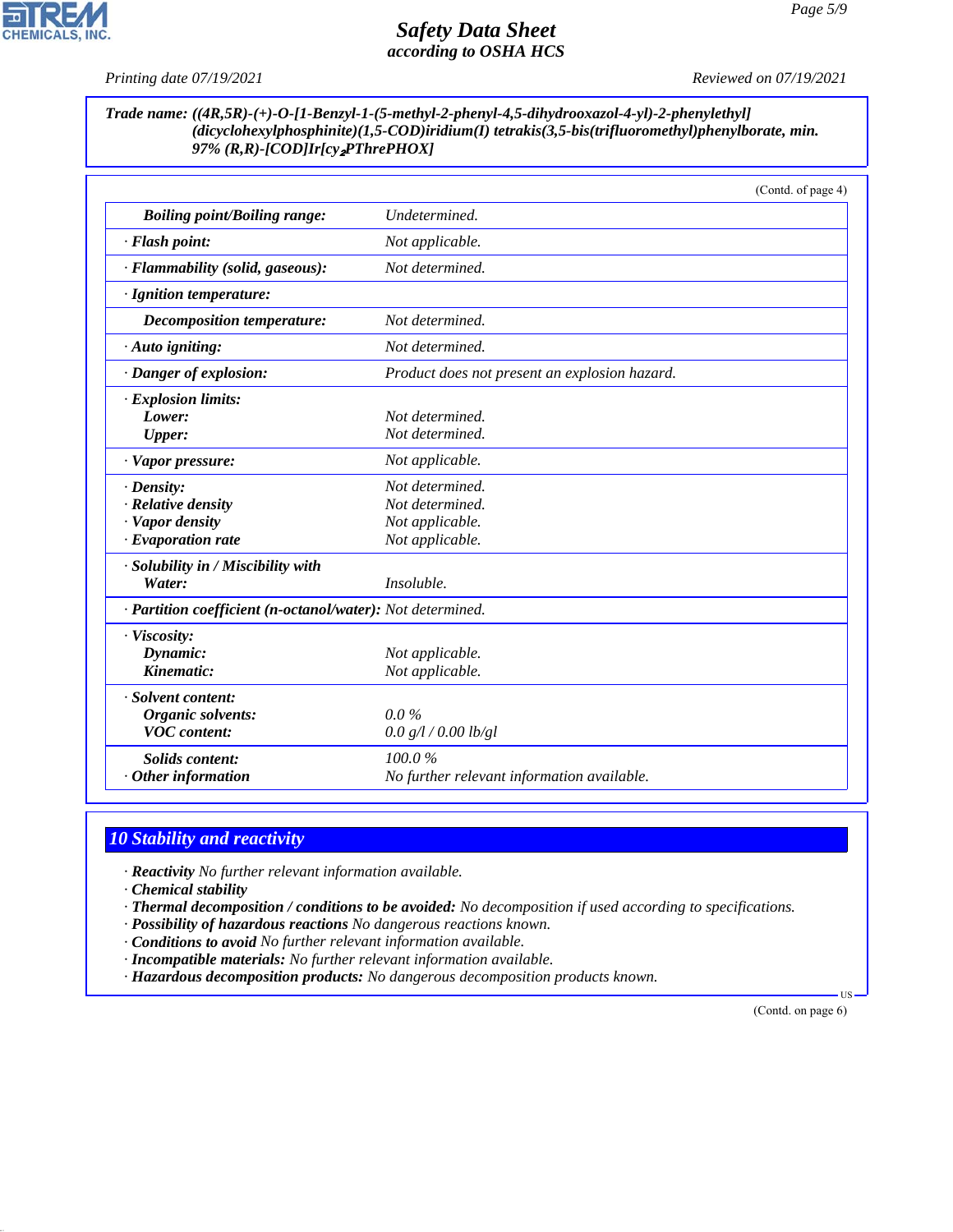*Printing date 07/19/2021 Reviewed on 07/19/2021*

#### *Trade name: ((4R,5R)-(+)-O-[1-Benzyl-1-(5-methyl-2-phenyl-4,5-dihydrooxazol-4-yl)-2-phenylethyl] (dicyclohexylphosphinite)(1,5-COD)iridium(I) tetrakis(3,5-bis(trifluoromethyl)phenylborate, min. 97% (R,R)-[COD]Ir[cy*₂*PThrePHOX]*

(Contd. of page 5)

## *11 Toxicological information*

- *· Information on toxicological effects*
- *· Acute toxicity:*
- *· Primary irritant effect:*
- *· on the skin: Irritant to skin and mucous membranes.*
- *· on the eye: Irritating effect.*
- *· Sensitization: No sensitizing effects known.*
- *· Additional toxicological information:*
- *· Carcinogenic categories*
- *· IARC (International Agency for Research on Cancer)*

*Substance is not listed.*

*· NTP (National Toxicology Program)*

*Substance is not listed.*

*· OSHA-Ca (Occupational Safety & Health Administration)*

*Substance is not listed.*

#### *12 Ecological information*

- *· Toxicity*
- *· Aquatic toxicity: No further relevant information available.*
- *· Persistence and degradability No further relevant information available.*
- *· Behavior in environmental systems:*
- *· Bioaccumulative potential No further relevant information available.*
- *· Mobility in soil No further relevant information available.*
- *· Additional ecological information:*
- *· General notes: Not known to be hazardous to water.*
- *· Results of PBT and vPvB assessment*
- *· PBT: Not applicable.*
- *· vPvB: Not applicable.*
- *· Other adverse effects No further relevant information available.*

#### *13 Disposal considerations*

- *· Waste treatment methods*
- *· Recommendation:*

*Must not be disposed of together with household garbage. Do not allow product to reach sewage system.*

- *· Uncleaned packagings:*
- *· Recommendation: Disposal must be made according to official regulations.*

## *14 Transport information*

*· UN-Number*

44.1.1

(Contd. on page 7)

*<sup>·</sup> DOT, ADN, IMDG, IATA not regulated*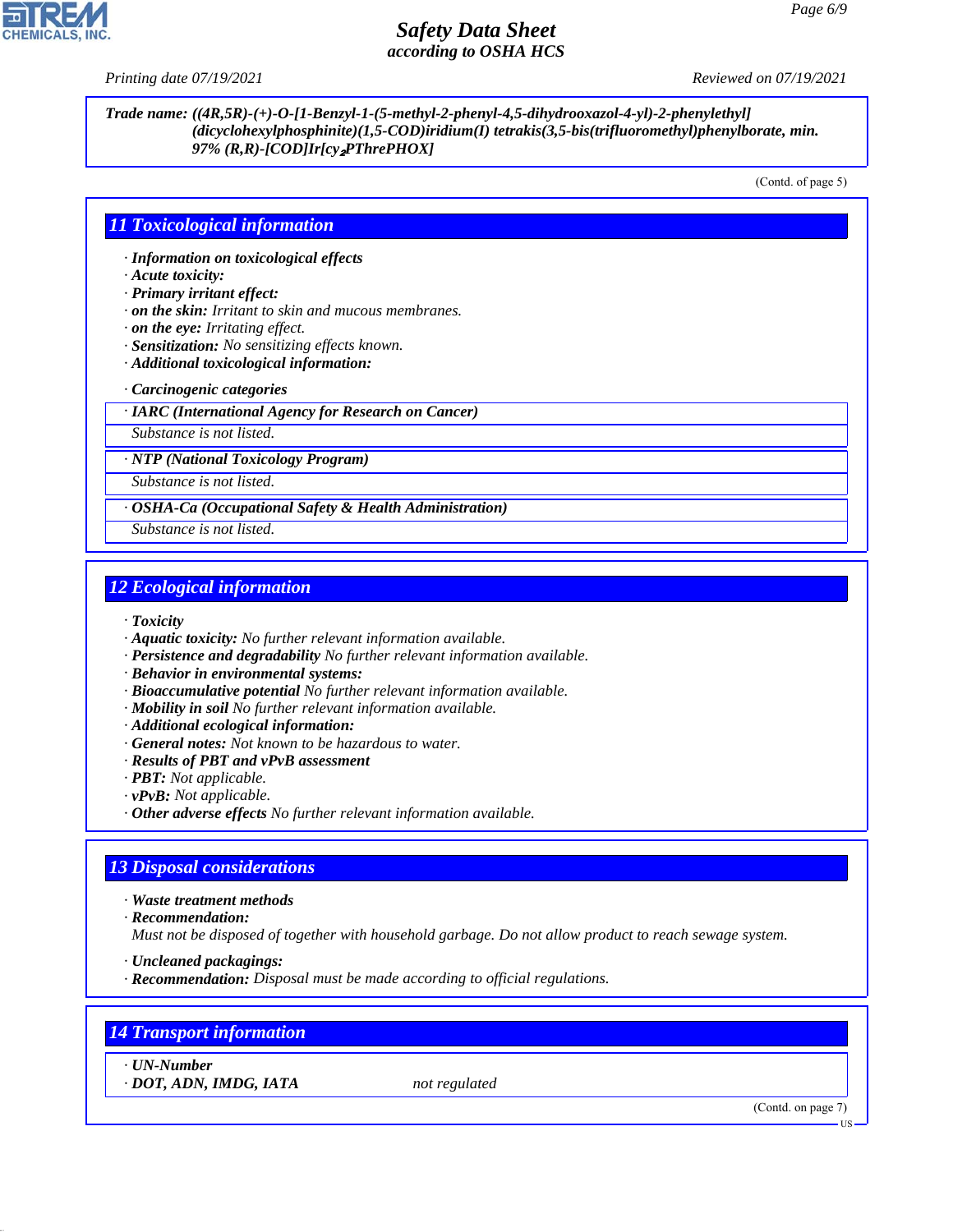**CHEMICALS, INC.** 

*Printing date 07/19/2021 Reviewed on 07/19/2021*

#### *Trade name: ((4R,5R)-(+)-O-[1-Benzyl-1-(5-methyl-2-phenyl-4,5-dihydrooxazol-4-yl)-2-phenylethyl] (dicyclohexylphosphinite)(1,5-COD)iridium(I) tetrakis(3,5-bis(trifluoromethyl)phenylborate, min. 97% (R,R)-[COD]Ir[cy*₂*PThrePHOX]*

|                                                                                           | (Contd. of page $6$ ) |  |
|-------------------------------------------------------------------------------------------|-----------------------|--|
| $\cdot$ UN proper shipping name<br>· DOT, ADN, IMDG, IATA                                 | not regulated         |  |
| $\cdot$ Transport hazard class(es)                                                        |                       |  |
| · DOT, ADN, IMDG, IATA<br>· Class                                                         | not regulated         |  |
| · Packing group<br>· DOT, IMDG, IATA                                                      | not regulated         |  |
| · Environmental hazards:<br>$\cdot$ Marine pollutant:                                     | No                    |  |
| · Special precautions for user                                                            | Not applicable.       |  |
| $\cdot$ Transport in bulk according to Annex II of<br><b>MARPOL73/78 and the IBC Code</b> | Not applicable.       |  |
| · UN "Model Regulation":                                                                  | not regulated         |  |

## *15 Regulatory information*

*· Safety, health and environmental regulations/legislation specific for the substance or mixture · Sara*

*· Section 355 (extremely hazardous substances):*

*Substance is not listed.*

*· Section 313 (Specific toxic chemical listings):*

*Substance is not listed.*

*· TSCA (Toxic Substances Control Act):*

*Substance is not listed.*

*· Proposition 65*

*· Chemicals known to cause cancer:*

*Substance is not listed.*

*· Chemicals known to cause reproductive toxicity for females:*

*Substance is not listed.*

*· Chemicals known to cause reproductive toxicity for males:*

*Substance is not listed.*

*· Chemicals known to cause developmental toxicity:*

*Substance is not listed.*

*· Carcinogenic categories*

*· EPA (Environmental Protection Agency)*

*Substance is not listed.*

*· TLV (Threshold Limit Value established by ACGIH)*

*Substance is not listed.*

*· NIOSH-Ca (National Institute for Occupational Safety and Health)*

*Substance is not listed.*

44.1.1

(Contd. on page 8)

**HQ**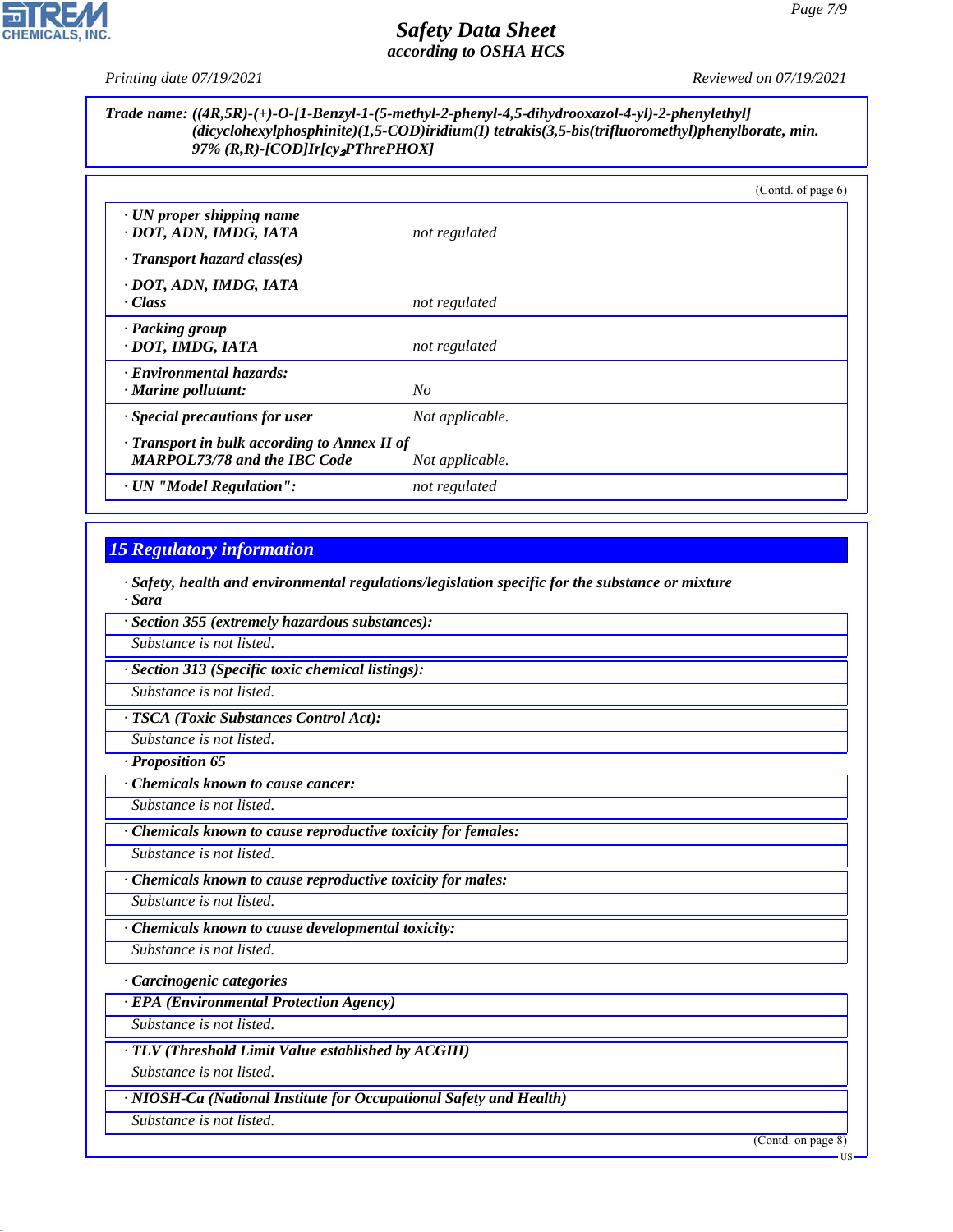**CHEMICALS, INC** 

*Printing date 07/19/2021 Reviewed on 07/19/2021*

| Trade name: ((4R,5R)-(+)-O-[1-Benzyl-1-(5-methyl-2-phenyl-4,5-dihydrooxazol-4-yl)-2-phenylethyl]<br>(dicyclohexylphosphinite)(1,5-COD)iridium(I) tetrakis(3,5-bis(trifluoromethyl)phenylborate, min.<br>97% (R,R)-[COD]Ir[cy <sub>2</sub> PThrePHOX] |                                                                                                                         |  |
|------------------------------------------------------------------------------------------------------------------------------------------------------------------------------------------------------------------------------------------------------|-------------------------------------------------------------------------------------------------------------------------|--|
|                                                                                                                                                                                                                                                      | (Contd. of page 7)                                                                                                      |  |
| GHS label elements<br>· Hazard pictograms                                                                                                                                                                                                            | The substance is classified and labeled according to the Globally Harmonized System (GHS).                              |  |
|                                                                                                                                                                                                                                                      |                                                                                                                         |  |
| GHS07                                                                                                                                                                                                                                                |                                                                                                                         |  |
| · Signal word Warning                                                                                                                                                                                                                                |                                                                                                                         |  |
|                                                                                                                                                                                                                                                      | · Hazard-determining components of labeling:                                                                            |  |
|                                                                                                                                                                                                                                                      | $((4R,5R)-(+)$ - $O$ -[1-Benzyl-1-(5-methyl-2-phenyl-4,5-dihydrooxazol-4-yl)-2-phenylethyl]                             |  |
|                                                                                                                                                                                                                                                      | $(dicyclohexylphosphinite)$ $(1,5-COD)$ iridium $(I)$ tetrakis $(3,5-bis (trifluoromethyl)phenylborate, min. 97% (R,R)$ |  |
|                                                                                                                                                                                                                                                      | [COD]Ir[cy2PThrePHOX]                                                                                                   |  |
| · Hazard statements                                                                                                                                                                                                                                  |                                                                                                                         |  |
|                                                                                                                                                                                                                                                      | H315 Causes skin irritation.                                                                                            |  |
|                                                                                                                                                                                                                                                      | H319 Causes serious eye irritation.                                                                                     |  |
|                                                                                                                                                                                                                                                      | H335 May cause respiratory irritation.                                                                                  |  |
| · Precautionary statements                                                                                                                                                                                                                           |                                                                                                                         |  |
| P231                                                                                                                                                                                                                                                 | Handle under inert gas.                                                                                                 |  |
| P235                                                                                                                                                                                                                                                 | Keep cool.                                                                                                              |  |
| P <sub>222</sub>                                                                                                                                                                                                                                     | Do not allow contact with air.                                                                                          |  |
|                                                                                                                                                                                                                                                      | P305+P351+P338 If in eyes: Rinse cautiously with water for several minutes. Remove contact lenses, if present           |  |
|                                                                                                                                                                                                                                                      | and easy to do. Continue rinsing.                                                                                       |  |
| P422                                                                                                                                                                                                                                                 | Store contents under inert gas.                                                                                         |  |
| <i>P501</i>                                                                                                                                                                                                                                          | Dispose of contents/container in accordance with local/regional/national/international                                  |  |
|                                                                                                                                                                                                                                                      | regulations.                                                                                                            |  |
|                                                                                                                                                                                                                                                      | · Chemical safety assessment: A Chemical Safety Assessment has not been carried out.                                    |  |

## *16 Other information*

*This information is based on our present knowledge. However, this shall not constitute a guarantee for any specific product features and shall not establish a legally valid contractual relationship.*

#### *· Department issuing SDS: Technical Department.*

- *· Contact: Technical Director*
- *· Date of preparation / last revision 07/19/2021 / -*
- *· Abbreviations and acronyms:*

*ADR: Accord européen sur le transport des marchandises dangereuses par Route (European Agreement concerning the International Carriage of Dangerous Goods by Road)*

- *IMDG: International Maritime Code for Dangerous Goods*
- *DOT: US Department of Transportation*
- *IATA: International Air Transport Association*
- *ACGIH: American Conference of Governmental Industrial Hygienists*
- *CAS: Chemical Abstracts Service (division of the American Chemical Society)*
- *NFPA: National Fire Protection Association (USA)*
- *HMIS: Hazardous Materials Identification System (USA)*
- *VOC: Volatile Organic Compounds (USA, EU)*
- *PBT: Persistent, Bioaccumulative and Toxic*
- *vPvB: very Persistent and very Bioaccumulative NIOSH: National Institute for Occupational Safety*
- *OSHA: Occupational Safety & Health*
- *TLV: Threshold Limit Value*
- 

44.1.1

*PEL: Permissible Exposure Limit REL: Recommended Exposure Limit*

(Contd. on page 9)

US